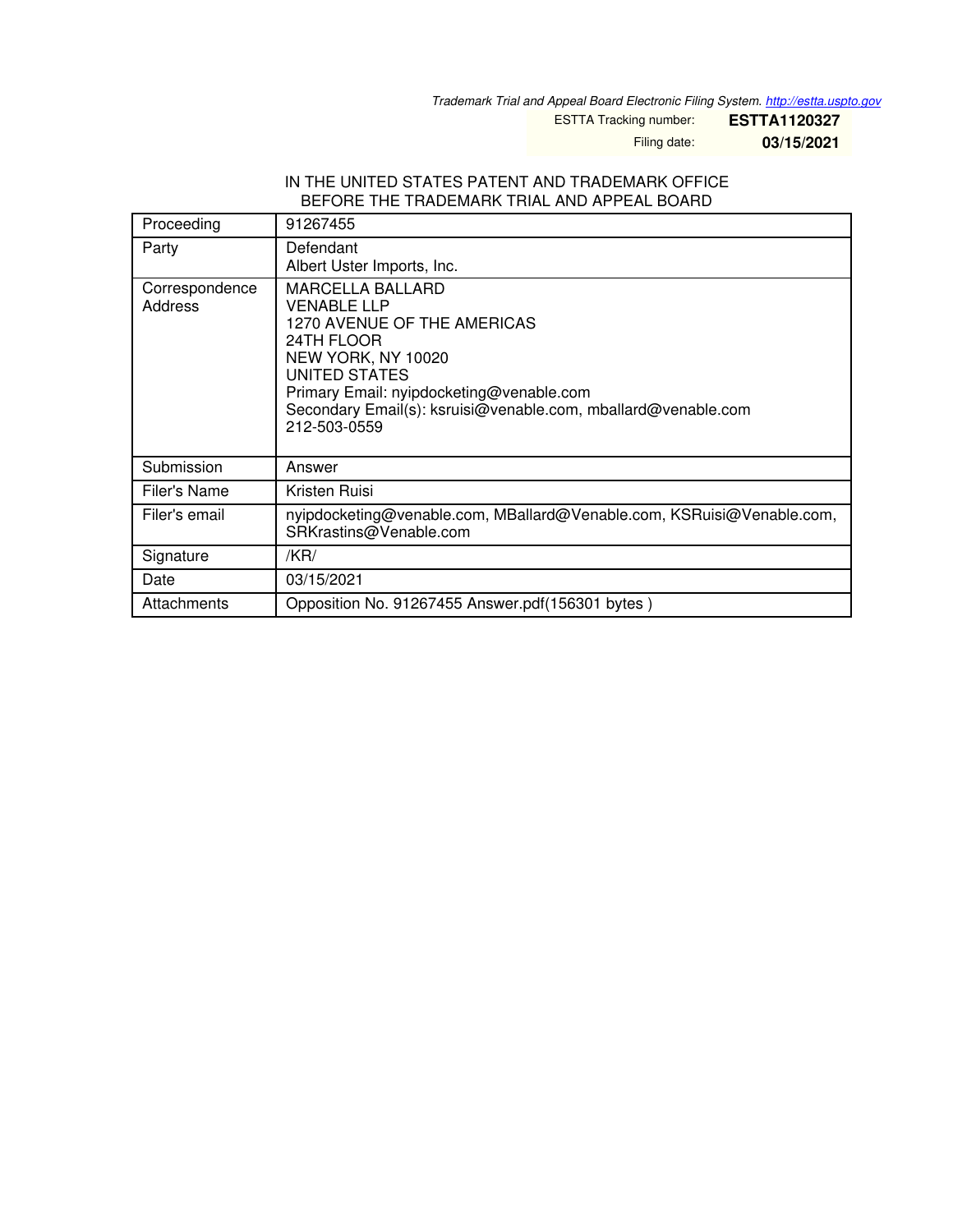# **IN THE UNITED STATES PATENT AND TRADEMARK OFFICE BEFORE THE TRADEMARK TRIAL AND APPEAL BOARD**

In the Matter of Trademark Application Serial No. 88/828,983

Published in the *Official Gazette* October 6, 2020

A. SAMBADO & SON, INC.

Opposition No. 91267455

Opposer

ALBERT USTER IMPORTS, INC.

Applicant

# **APPLICANT'S ANSWER**

#### **TO NOTICE OF OPPOSITION AND AFFIRMATIVE PLEADINGS**

Applicant, Albert Uster Imports, Inc. ("Applicant"), for its answer to the Notice of Opposition filed by A. Sambado & Son, Inc. ("Opposer") against application for registration of Albert Uster's trademark Serial No. 88/828,983("FRUTTA PRIMA Mark"), filed March 10, 2020, and published in the Official Gazette of October 6, 2020, pleads and avers as follows:

1. Applicant is without sufficient knowledge or information to admit or deny the allegations of ¶ 1, and therefore, denies the same.

2. Applicant is without sufficient knowledge or information to admit or deny the allegations of ¶ 2, and therefore, denies the same.

3. Applicant is without sufficient knowledge or information to admit or deny the allegations of ¶ 3, and therefore, denies the same.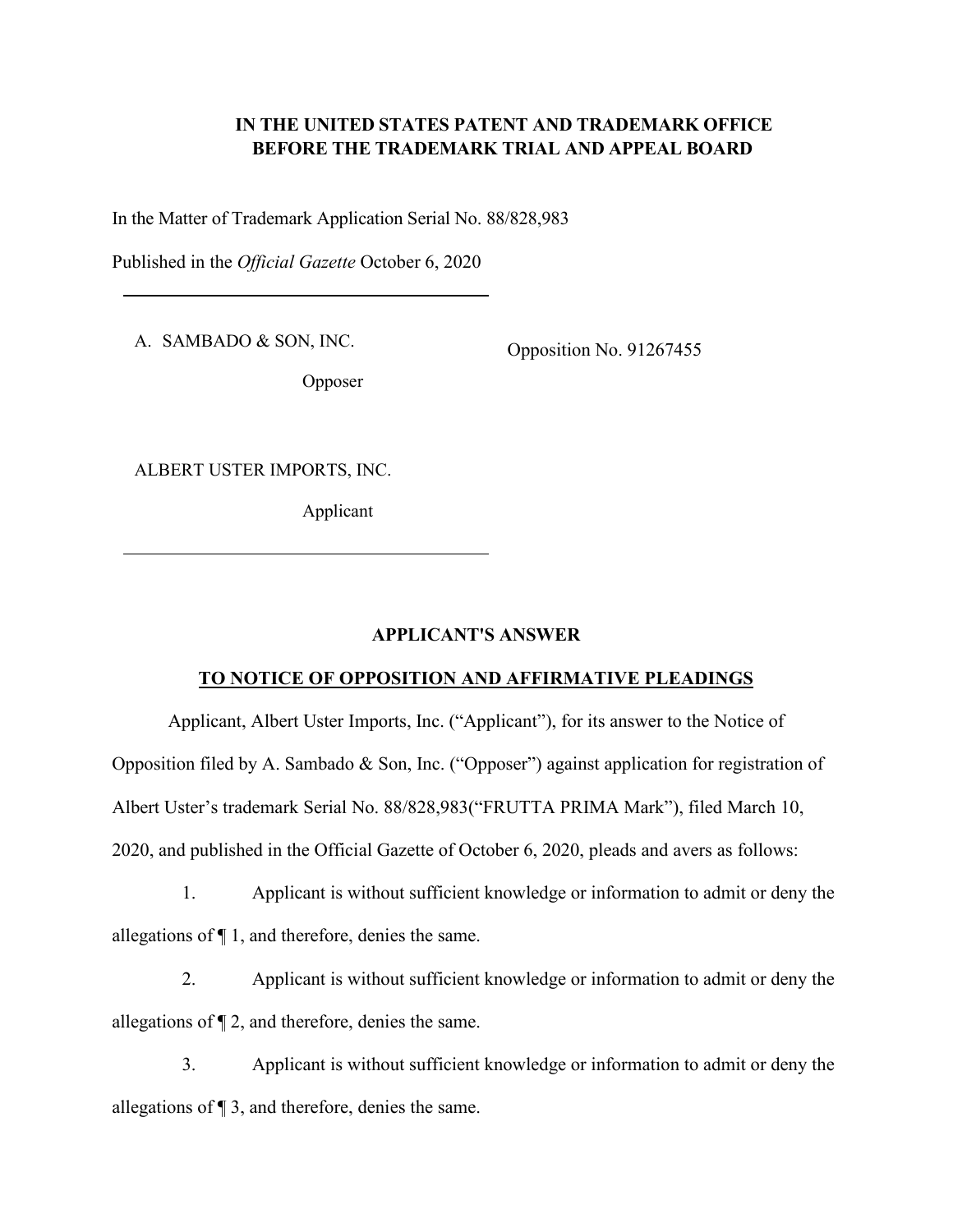4. Applicant is without sufficient knowledge or information to admit or deny the allegations of ¶ 4, and therefore, denies the same.

5. Applicant is without sufficient knowledge or information to admit or deny the allegations of ¶ 5, and therefore, denies the same.

6. Applicant is without sufficient knowledge or information to admit or deny the allegations of ¶ 6, and therefore, denies the same.

7. Applicant makes no answer to the allegations of ¶ 7 to the extent those allegations state legal conclusions rather than facts. As to any other factual allegations contained in ¶ 7, Applicant is without sufficient knowledge or information to admit or deny the allegations, and therefore, denies the same.

8. Applicant admits that it seeks to register the FRUTTA PRIMA Mark shown in U.S. Application Serial No. 88/828,983. Applicant denies that the FRUTTA PRIMA Mark is identical to the Opposer's marks. Applicant is without sufficient knowledge or information to admit or deny the remaining allegations of ¶ 8, and therefore, denies the same.

9. Applicant admits that it seeks to register the FRUTTA PRIMA Mark shown in U.S. Application Serial No. 88/828,983, that mark intended to be used for the goods recited within the respective application. Applicant admits that it has not sought the consent or permission of Opposer, as none is required. Applicant is without sufficient knowledge or information to admit or deny the remaining allegations of ¶ 9, and therefore, denies the same

10. Applicant admits the allegations set forth in ¶ 10.

11. Applicant is without sufficient knowledge or information to admit or deny the allegations of ¶ 11, and therefore, denies the same.

2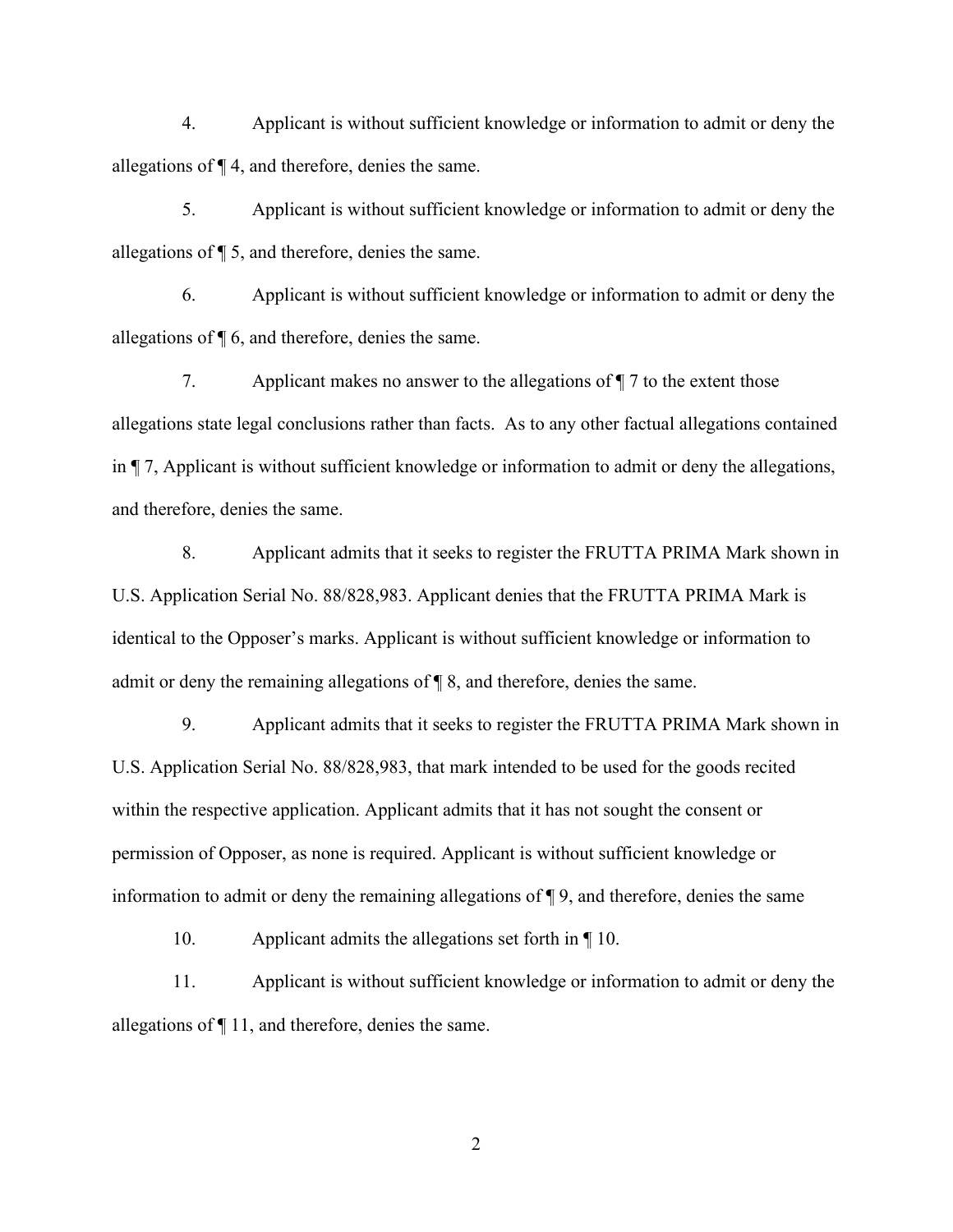12. Applicant denies that its FRUTTA PRIMA Mark is likely to cause confusion, to cause mistake, or to deceive. Applicant denies that its FRUTTA PRIMA Mark conveys the same commercia impression as Opposer's alleged marks. Applicant makes no answer to the allegations of ¶ 12 to the extent those allegations state legal conclusions rather than facts.

13. Applicant denies that registration of its FRUTTA PRIMA Mark is likely to cause confusion, deception and/or mistake among the relevant public. Applicant is without sufficient knowledge or information to admit or deny the remaining allegations of ¶ 13, and therefore, denies the same. Applicant denies that the relevant purchasing public is likely to be confused as to whether the goods bearing the FRUTTA PRIMA Mark emanate from or are in some way approved, licensed, sponsored by, or otherwise connected or affiliated with the Opposer and the Opposer's goods. Applicant is without sufficient knowledge or information to admit or deny the remaining allegations set forth in ¶ 13 and, therefore, denies the same.

14. Applicant denies that Opposer will be damaged or injured by the registration and use of the FRUTTA PRIMA Mark or that Opposer is entitled to any relief requested in the Notice of Opposition. Applicant is without sufficient knowledge or information to admit or deny the remaining allegations of ¶ 14, and therefore, denies the same.

15. Applicant denies that Opposer will be damaged by the registration and use of the FRUTTA PRIMA Mark or that Opposer is entitled to any relief requested in the Notice of Opposition. Applicant is without sufficient knowledge or information to admit or deny the remaining allegations of ¶ 15, and therefore, denies the same.

16. Applicant denies that Opposer will be damaged by the registration and use of the FRUTTA PRIMA Mark or that Opposer is entitled to any relief requested in the Notice of

3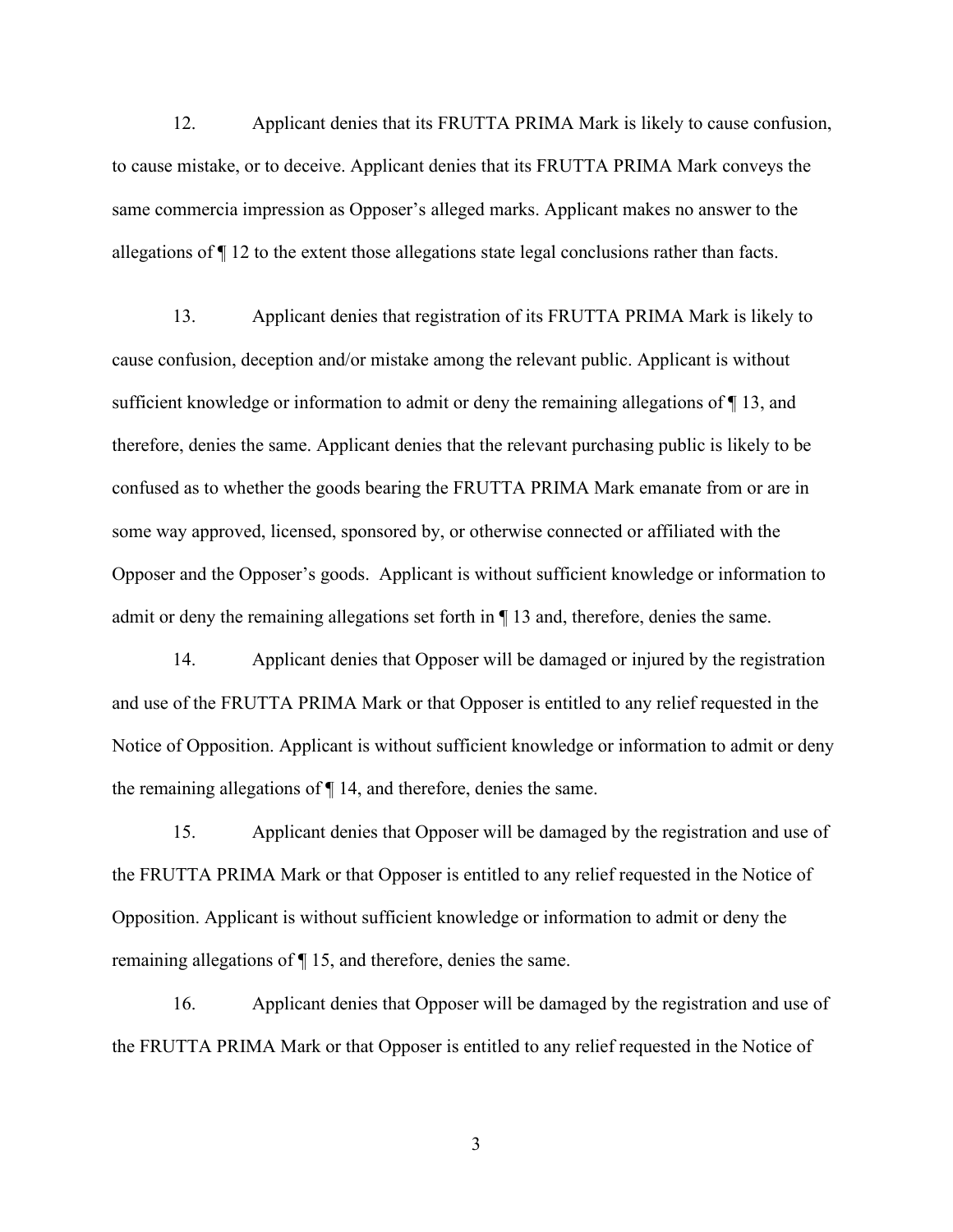Opposition. Applicant is without sufficient knowledge or information sufficient to admit or deny the remaining allegations of ¶ 16, and therefore, denies the same.

17. Applicant hereby incorporates its Answers to paragraphs 15 and 16, as set for above, in response to ¶ 17.

#### **FURTHER ANSWER AND AFFIRMATIVE PLEADINGS**

## **First Affirmative Pleading**

Applicant denies each and every allegation in the Notice of Opposition except as specifically admitted in this Answer.

#### **Second Affirmative Pleading**

Opposer's Notice of Opposition fails to state a claim upon which relief can be granted.

#### **Third Affirmative Pleading**

There is no likelihood of confusion, mistake, or deception because, *inter alia*, the FRUTTA PRIMA Mark and the alleged trademark of Opposer are not confusingly similar.

#### **Fourth Affirmative Pleading**

Applicant's use and registration of the FRUTTA PRIMA Mark as specified in the application will not result in any confusion or likelihood of confusion to the detriment of Opposer. Applicant's FRUTTA PRIMA Mark and the alleged trademark of Opposer are visually distinctive and invoke vastly different images in the average consumer's mind. The Applicant's FRUTTA PRIMA mark is commercially distinguishable from Opposer's in its overall impression. Applicant's FRUTTA PRIMA Mark contains both pictorial and graphic elements paired with a stylized script font that consumers view as a whole when encountering the mark. Neither of Applicant's alleged marks include any pictorial or graphic element. Instead,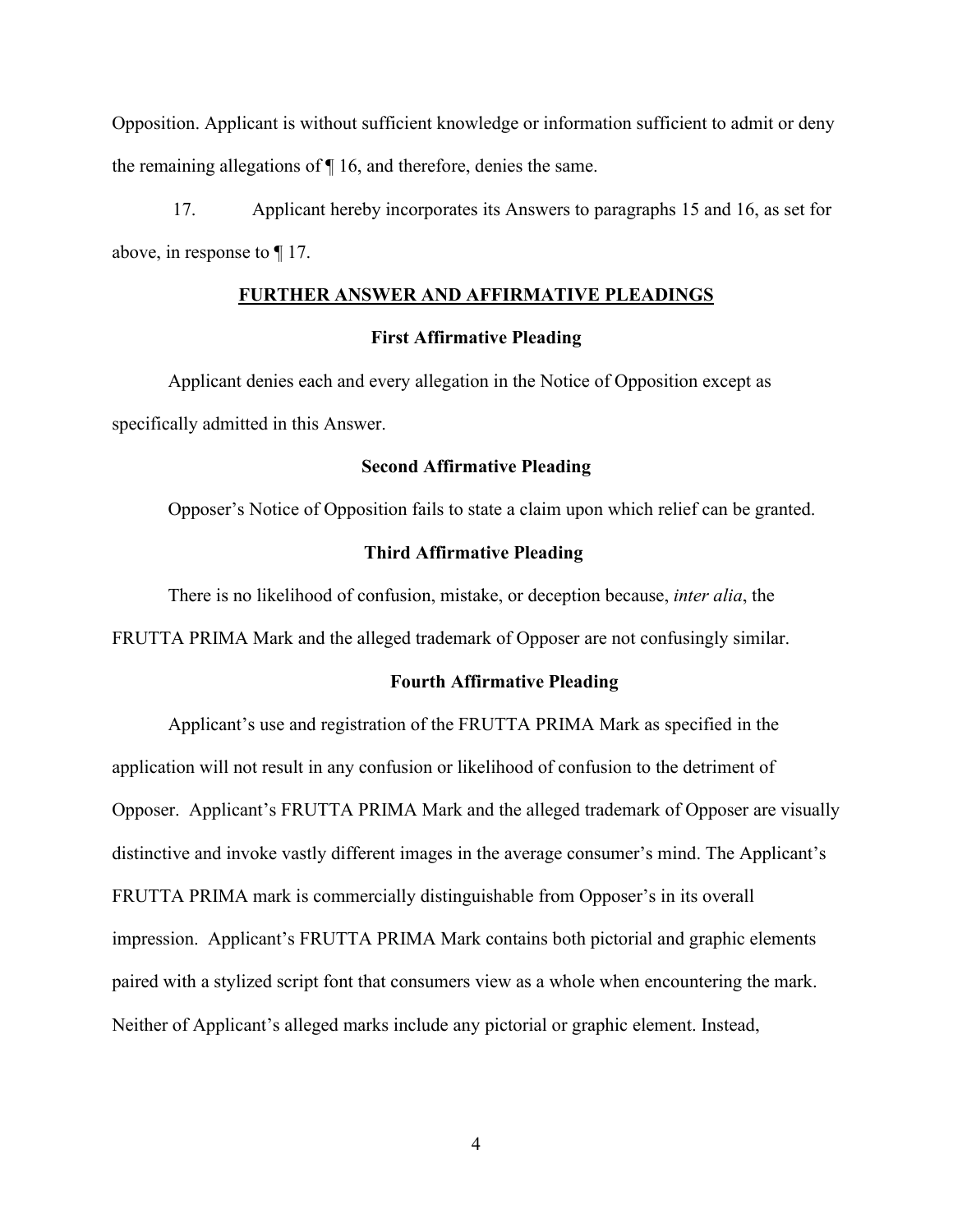Opposer's marks simply include the words "PRIMA FRUTTA" in plain text font or a simple script font.

## **Fifth Affirmative Pleading**

Opposer's registration and common law rights, if any, are entitled to a very narrow scope of protection because there are many FRUTTA and PRIMA formative marks that have been registered by other third-parties in Classes 29, 30, and 31 and the registrations coexist on the register, and the coexisting registrations cover similar goods. Additionally, Opposer's registered "PRIMA FRUTTA" mark coexists in actual use with the uses of many third parties, each using the mark FRUTTA, PRIMA or a FRUTTA, PRIMA -formative mark, for similar goods.

#### **Sixth Affirmative Pleading**

There is no likelihood of confusion, mistake, or deception as to the goods' source because Applicant's goods are not related or marketed in a way that would confuse consumers as to their source. Applicant's FRUTTA PRIMA Mark does not cover goods in the same class as the Opposer's and the goods travel through different channels of trade.

#### **Seventh Affirmative Pleading**

Applicant's customers are sophisticated culinary arts professionals who are likely to exercise a high degree of care and can distinguish between similar FRUTTA or PRIMA marks.

#### **Eighth Affirmative Pleading**

As a result of Applicant's continuous use of the FRUTTA PRIMA Mark since the time of Applicant's adoption thereof, the FRUTTA PRIMA Mark has developed significant goodwill among the consuming public and consumer acceptance of the goods offered by Applicant in conjunction with the FRUTTA PRIMA Mark. Such goodwill and widespread usage have caused

5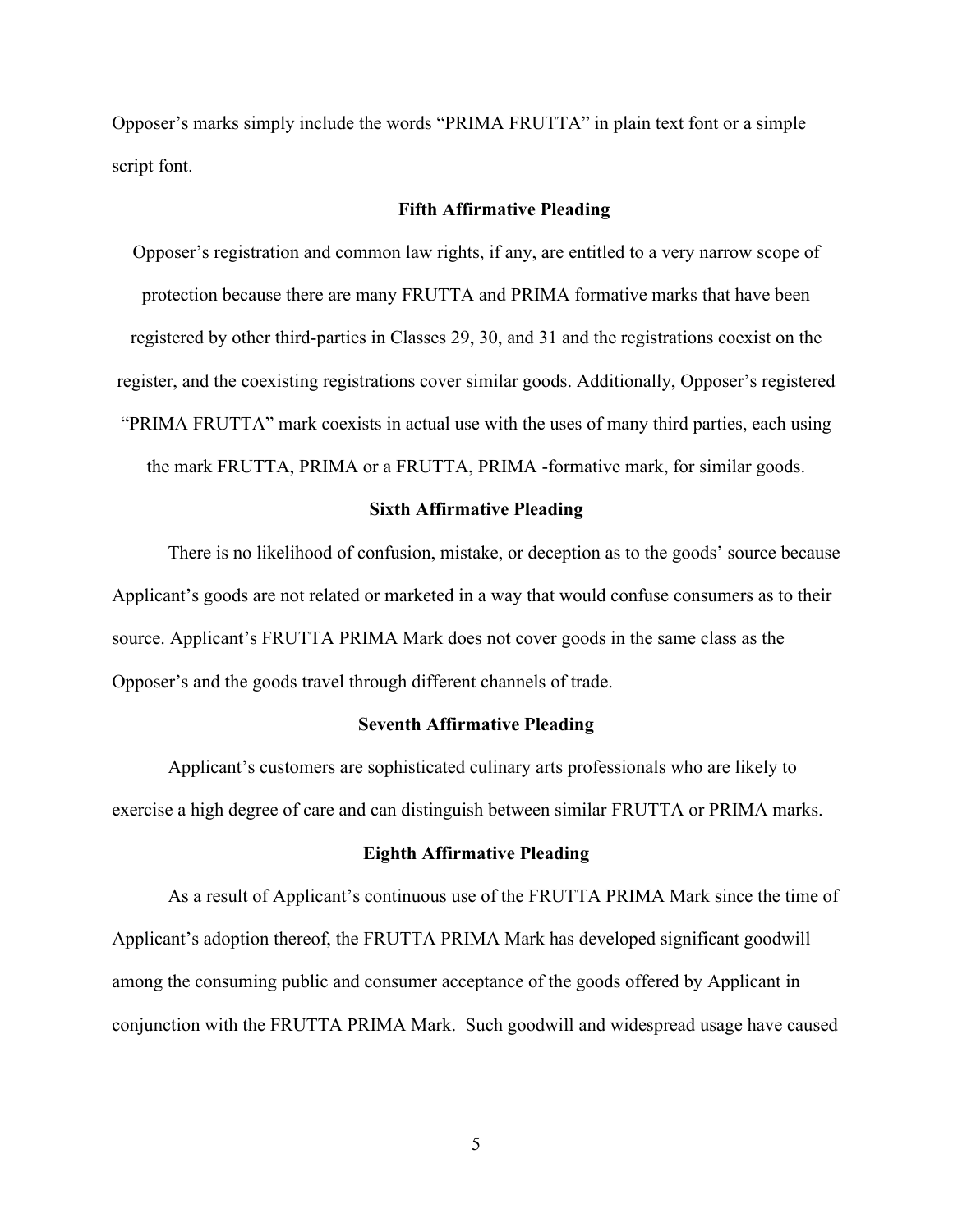the FRUTTA PRIMA Mark to acquire distinctiveness with respect to Applicant and caused the FRUTTA PRIMA Mark to become a valuable asset of Applicant.

# **Ninth Affirmative Pleading**

Applicant's FRUTTA PRIMA Mark and Opposer's marks have coexisted in the marketplace for almost 20 years with no evidence of actual confusion. Granting registration to Applicant will have no impact on the use of the mark in commerce and will not cause any damage to Opposer.

## **Tenth Affirmative Pleading**

Opposer's claims are barred under the doctrines of waiver, laches, and/or acquiescence.

Applicant reserves the right to assert additional affirmative defenses as they may become

known through the process of discovery or otherwise in this proceeding.

WHEREFORE, Applicant prays as follows:

- (a) this opposition be dismissed in its entirety; and
- (b) Application Serial No. 88/828,983 be allowed to proceed to registration.

Respectfully Submitted,

ALBERT USTER IMPORTS, INC.

By:/s/ Kristen S. Ruisi

Marcella Ballard and Kristen S. Ruisi Attorneys for Albert User Imports. Inc. Venable LLP 1270 Avenue of the Americas, 24th Floor, New York, NY 10020 Tel. (212) 503.0559 Fax: (212) 307.5598 Email: MBallard@Venable.com KSRuisi@Venable.com

Dated this 15<sup>th</sup> day of March 2021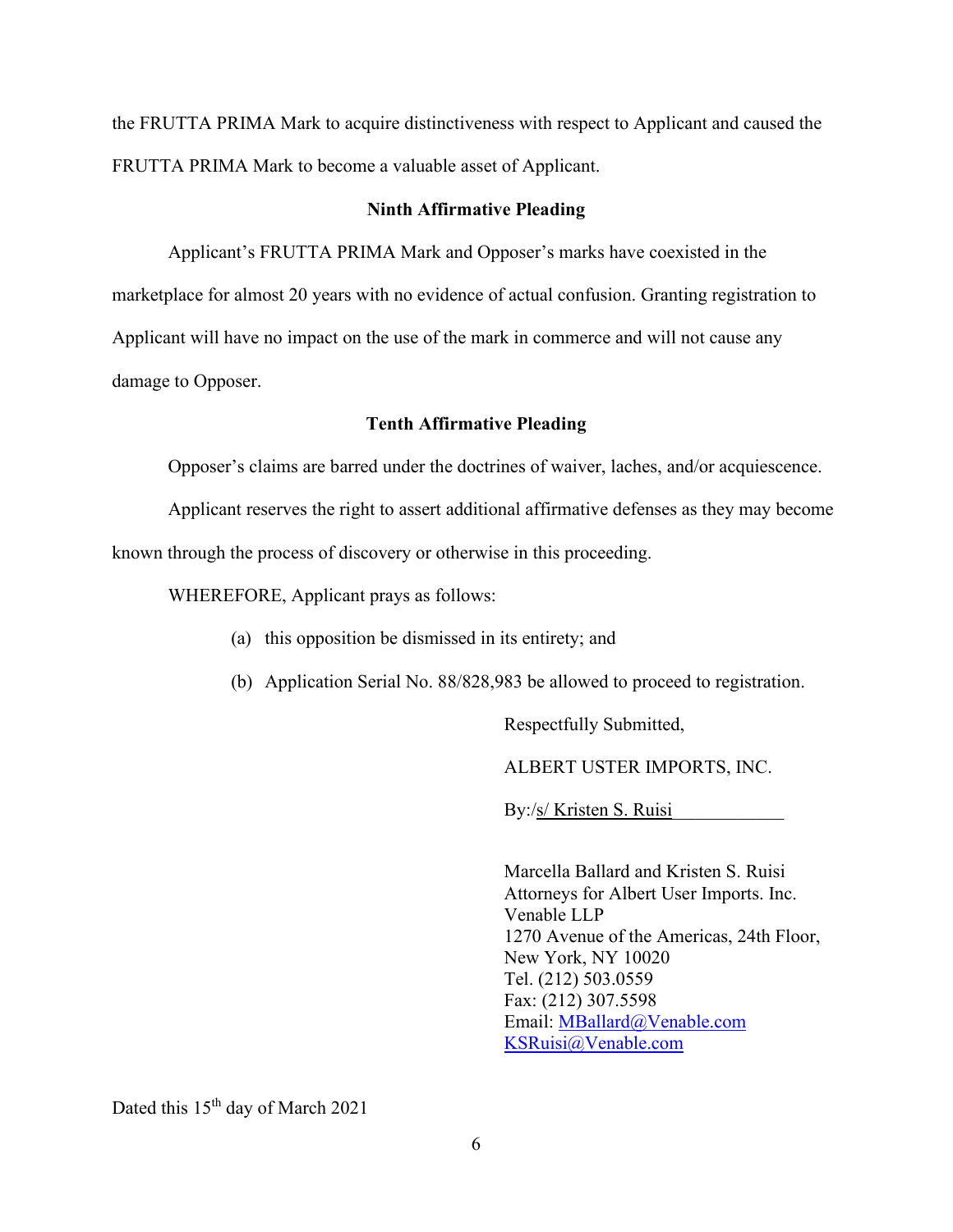# **CERTIFICATE OF ELECTRONIC TRANSMISSION**

I hereby certify that the foregoing Answer is being transmitted electronically to the United States Patent and Trademark Office's Trademark Trial and Appeal Board on March 15, 2021.

By:/s/ Kristen S. Ruisi

Marcella Ballard and Kristen S. Ruisi Attorneys for Albert User Imports. Inc. Venable LLP 1270 Avenue of the Americas, 24th Floor, New York, NY 10020 Tel. (212) 503.0559 Fax: (212) 307.5598 Email: MBallard@Venable.com KSRuisi@Venable.com